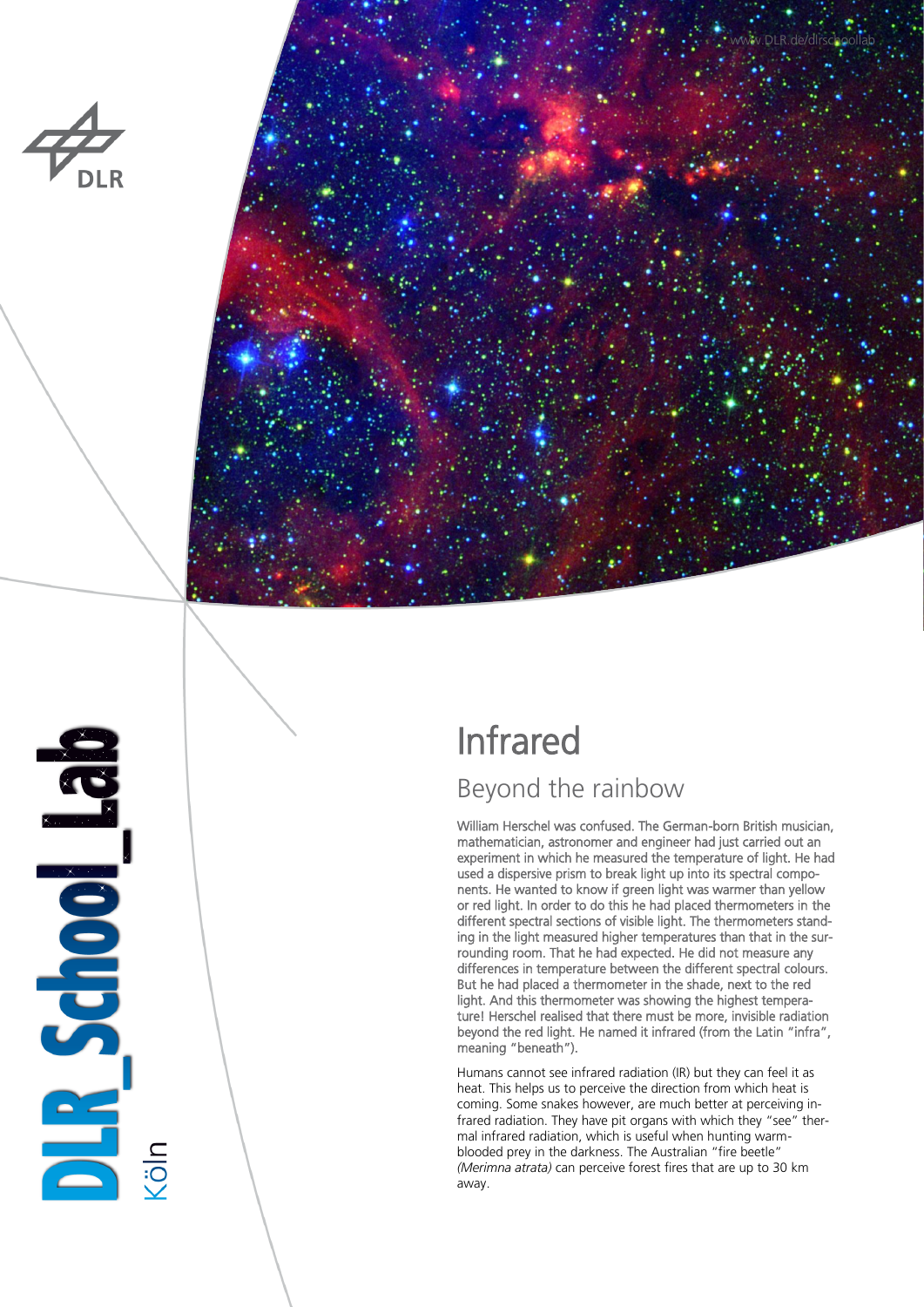Fig. 1: Frederick William Herschel (1732- 1822), discoverer of infrared radiation.

#### Making the invisible visible

Many CCD cameras–such as you may have in your mobile phone–can perceive and display infrared radiation. Try this out yourself: Our kitchen is equipped with a surveillance camera. Even when it is completely dark in there, we on the outside can see what is happening within. This camera does not, however, measure heat but instead emits infrared and then uses the reflection of the radiation from different surfaces.

If you want to measure temperatures, you need a thermometer that is as accurate as possible. Perhaps you have encountered IR thermometers which are often used to take a person's temperature when they are ill. If we want to produce a thermal image, we have to measure the thermal emission from each point of a dot matrix image and display the temperature using false colour imagery (see

illustrations 2 a-c). The infrared camera you will be working with uses this technology. You can save thermal images and take them home with you.

#### The advantages of having fur

Have a look at your fellow pupils using the IR camera. What parts of their faces are particularly warm or cold? Why do you think that is? Consider illustration 3 and try to explain why having "fur" can be an advantage.



Fig. 3: Thermal portrait

Sieves for waves

You are probably familiar with mechanical filters such as kitchen sieves or coffee filters. They separate objects according to size. Electromagnetic waves such as light can also be filtered. Try it out: Red light cannot get through a green filter and the world looks a little different. What about infrared radiation? Can metal, a bin bag or perspex act as filters for IR?



Fig. 2: Creating a thermal image: the temperature of each square in the matrix is measured and displayed in false colours. By making the squares smaller we improve the quality of the picture.

We will reveal that you will be able to look through a coloured balloon using our IR camera (Fig. 4a). Perhaps James Bond's camera can see through walls after all? Try it out!



AA: IR passes through a coloured balloon...



Fig. 4B: …but water gets in the way!

### Searching for heat

Surfaces that are made of isolating materials retain heat for a surprisingly long time. Sit on a chair or press your hand down onto a table. Are there particularly warm objects in the DLR\_School\_Lab? Has our radiator been bled? How good is the isolation surrounding our windows and is the air-con working? Identifying sources of heat not only reduces energy costs but can also be used to test the safety of electric circuits.

Pour hot water into different cups and take thermal images. Which cup is more likely to burn your fingers and which

#### Infrared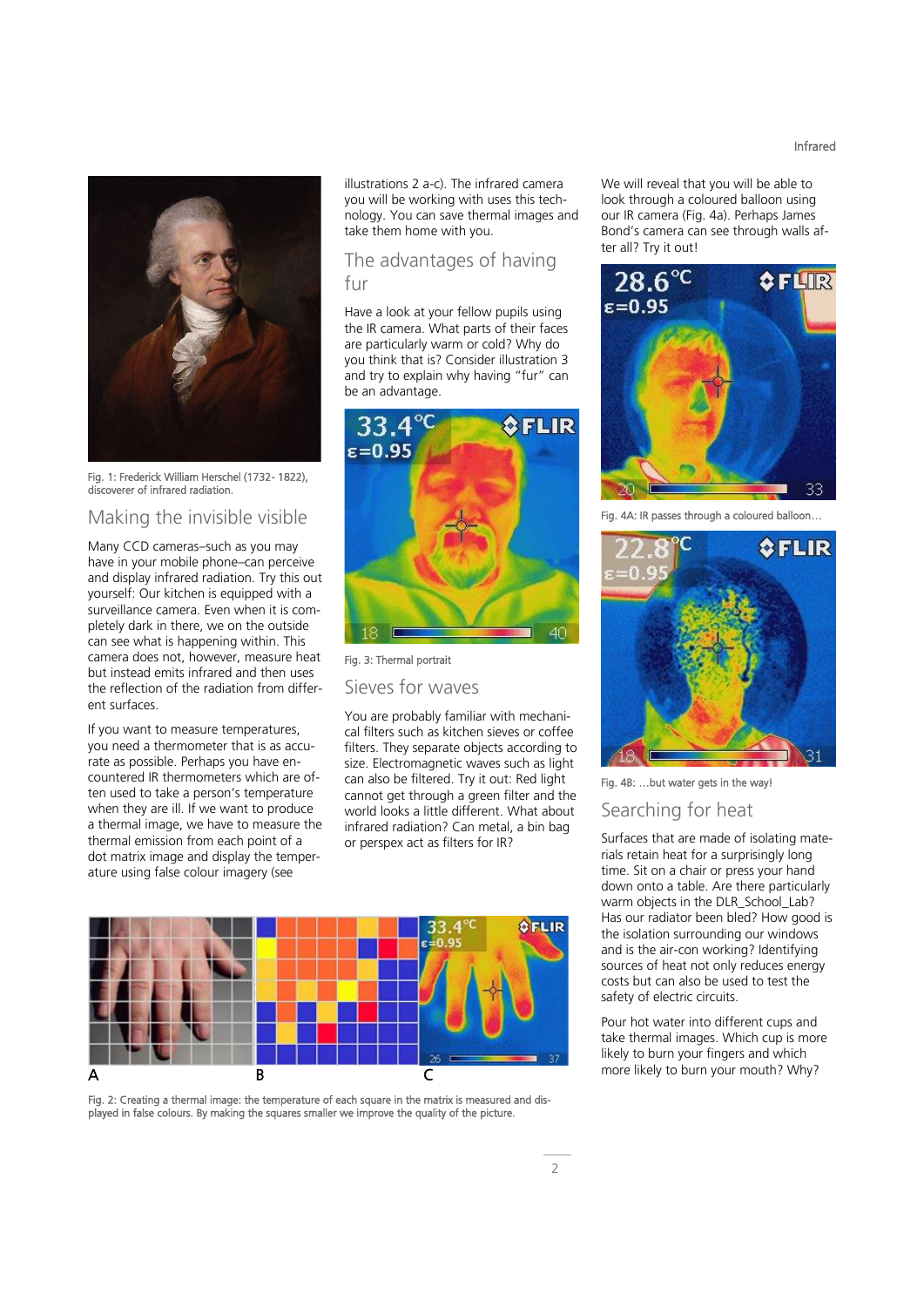#### Scottish cube

Sir John Leslie (1766- 1832) was a Scottish mathematician and physicist. Among other things, he sought to understand heat transmission and flows. A sheet copper cube was named after him. One side is painted black, one white. Fill the cube with water and measure the heat emitted from both surfaces respectively. This will tell you whether or not the Scots should paint their radiators black or white and which colour car is better to have.



Fig. 5: Leslie's cube demonstrates the heat radiation from different surfaces

#### Infrared transmission

Most remote controls use pulsed IR signals to transfer information to our appliances. We cannot see the signals but by using a photoelectric cell connected to a speaker, we can hear them and understand why our remote controls and devices sometimes seem to speak different languages.

#### Thermal messages from space

Frederick William Herschel discovered that our Sun emits infrared radiation. Others stars do this too. The balloon experiment showed you that IR can pass through material that absorbs visible light. IR is able to travel through vast cosmic nebulas that absorb other forms of electromagnetic radiation.

Astronomers are therefore very interested in photographing the night's sky using IR-sensitive cameras in order to discover new stars.

However, the balloon experiment also showed that IR cannot pass through water (ill. 4b). Clouds and atmospheric water vapour interfere with IR astronomy. Therefore, the telescope needed for such observations has to be positioned above the clouds.

The Hubble Space Telescope has been orbiting Earth at an altitude of 575 km since 1990. In this time, it has taken sensational pictures within the visible, IR and UV spectrums. The "successor" telescope was the "Herschel Space Observatory", which was active from 2009 until 2013.

#### SOFIA is chasing young stars

Space telescopes and cameras on the International Space Station are not enough to satisfy the curiosity of all the world's astronomers. NASA and DLR have therefore built a flying observatory: A reflector telescope was built into a Boeing 747SP. In autumn 2010, SOFIA (Stratospheric Observatory for Infrared Astronomy) took its first pictures.



Fig. 6: Herschel Space Observatory. (Picture: ESA, AOES Medialab)

Illustration 8 contrasts pictures of the star constellation Orion taken in the visible and infrared spectrums. Radiation sources can be seen in the second picture, which are hidden behind gas and dust nebulas in the first. New stars are either being born or have been born there.



Fig. 7: SOFIA, the flying telescope. (Picture: NASA/C. Thomas)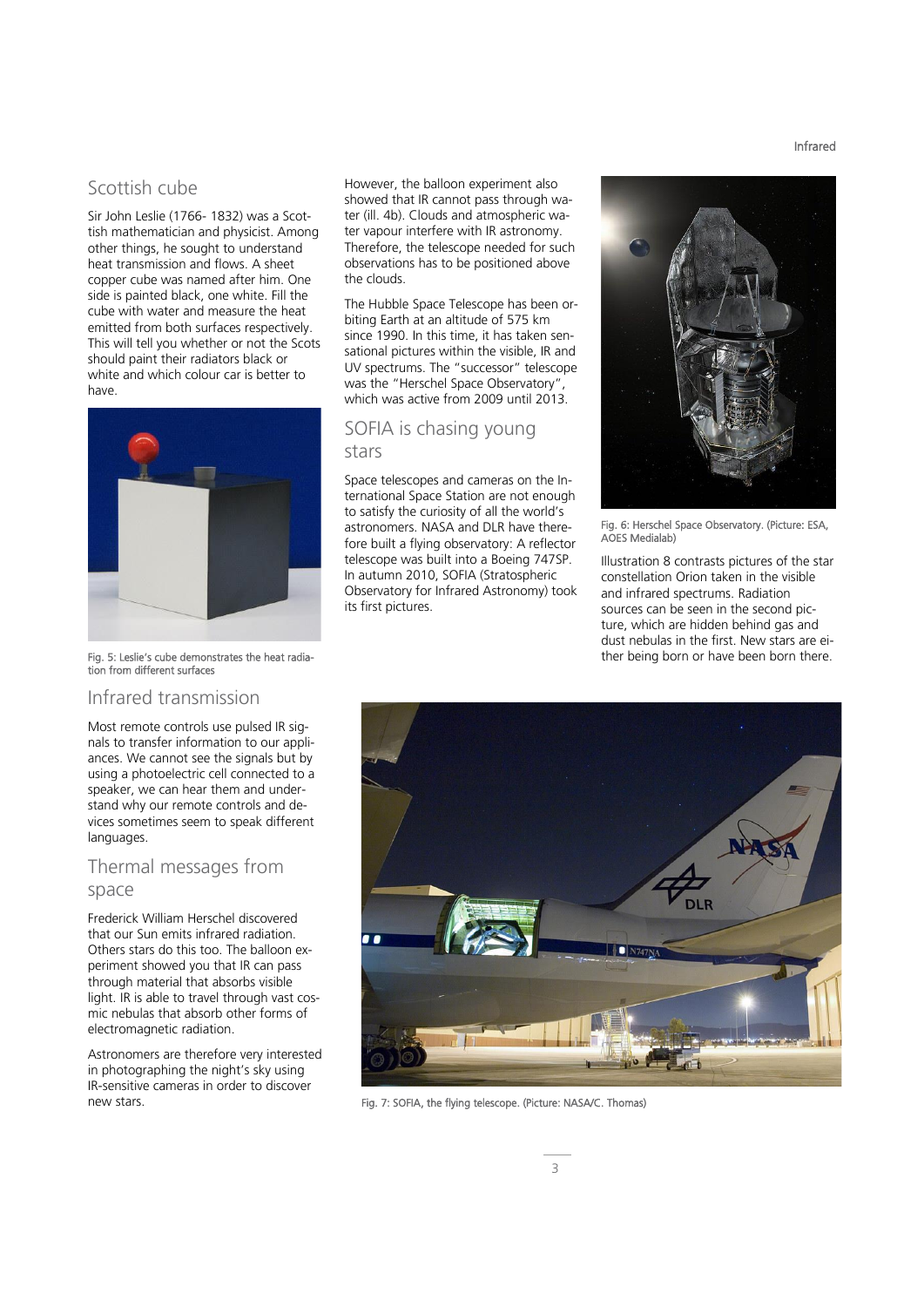Infrared



Fig. 8: The star constellation Orion as seen in the visible spectrum (a) and the infrared spectrum (b). Gas and dust nebulae in the centre are regions in which new stars are born. (Picture: Akito Fujii und IRAS)

### Links:

#### [http://www.dlr.de/desk](http://www.dlr.de/desktopdefault.aspx/tabid-4220/)[topdefault.aspx/tabid-4220/](http://www.dlr.de/desktopdefault.aspx/tabid-4220/) (SOFIA)

#### <http://www.dsi.uni-stuttgart.de/> (Deutsches Sofia Institut)

[http://www.dlr.de/next/desk](http://www.dlr.de/next/desktopdefault.aspx/tabid-6734/11050_read-25257/)[topdefault.aspx/tabid-6734/11050\\_read-](http://www.dlr.de/next/desktopdefault.aspx/tabid-6734/11050_read-25257/)[25257/](http://www.dlr.de/next/desktopdefault.aspx/tabid-6734/11050_read-25257/)

[http://www.dlr.de/next/desk](http://www.dlr.de/next/desktopdefault.aspx/tabid-6738/11073_read-25276/)[topdefault.aspx/tabid-6738/11073\\_read-](http://www.dlr.de/next/desktopdefault.aspx/tabid-6738/11073_read-25276/)[25276/](http://www.dlr.de/next/desktopdefault.aspx/tabid-6738/11073_read-25276/)

[http://www.dlr.de/eo/desk](http://www.dlr.de/eo/desktopdefault.aspx/tabid-5733/10088_read-21273/)[topdefault.aspx/tabid-5733/10088\\_read-](http://www.dlr.de/eo/desktopdefault.aspx/tabid-5733/10088_read-21273/)[21273/](http://www.dlr.de/eo/desktopdefault.aspx/tabid-5733/10088_read-21273/) (EnMAP)